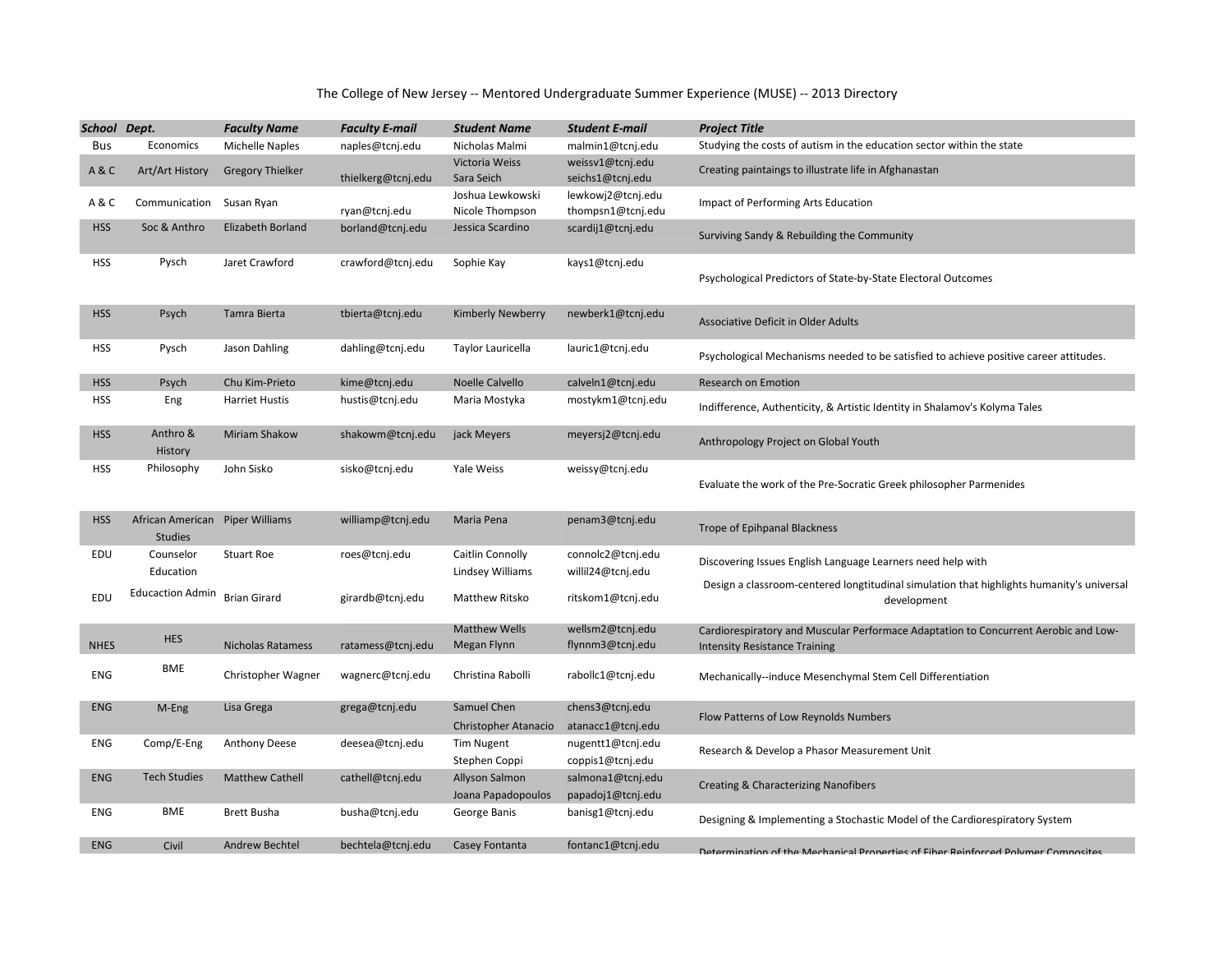|     |           |                      |                   |                                    |                                      | בתבנותותמוסת סדמוכ ואוכטומותכמו דוסקטומכז סדרוגט וזכותוסוטכט בסוןותכר כסתוקסזונט                                          |
|-----|-----------|----------------------|-------------------|------------------------------------|--------------------------------------|---------------------------------------------------------------------------------------------------------------------------|
|     |           |                      |                   | <b>Noel Gorab</b>                  | gorabn1@tcnj.edu                     |                                                                                                                           |
| SCI | Biology   | <b>Wendy Clement</b> | clementw@tcnj.edu | Syndi Barish                       | barishs1@tcnj.edu                    |                                                                                                                           |
|     |           |                      |                   | Amanda Goble                       | goblea1@tcnj.edu                     | Systematics: Study of Evolutionary Relationships among Organisms                                                          |
|     |           |                      |                   | Alanna Cohen                       | cohena6@tcnj.edu                     |                                                                                                                           |
|     | Biology   |                      |                   |                                    |                                      | Enviornmental influences on the Structire of Bird Plumage and Physiology of Plumage                                       |
| SCI |           | Luke Butler          | lbutler@tcnj.edu  | Stephanie Cervino                  | cervins1@tcnj.edu                    | Renewal                                                                                                                   |
| SCI | Biology   | Jeffrey Erickson     | erickson@tcnj.edu | Reunka Reddy                       | reddyr2@tcnj.edu                     | Effects of Prenatal Nicotine Exposure on Cardiorespiratory Function in Neonatal Serotonin-                                |
|     |           |                      |                   | Jessica Nardone                    | nardonj1@tcnj.edu                    | <b>Deficient Mice</b>                                                                                                     |
|     |           |                      |                   | Shota Kikozashvili                 | kikoza1@tcnj.edu                     |                                                                                                                           |
| SCI | Biology   | Janet Morrison       | morrisja@tcnj.edu | <b>Megan Wyles</b>                 | wylesm1@tcnj.edu                     | Effect of genetic variation among native and non-native populations of Andropogon                                         |
|     |           |                      |                   | Angel Lugo                         | lugoa1@tcnj.edu                      | virginicus.                                                                                                               |
|     |           |                      |                   | John Speigel<br><b>Alison Ball</b> | speigej1@tcnj.edu<br>balla1@tcnj.edu | Impact of Invasive Species and Deer Herbivory on Metropolitan NJ Forests                                                  |
|     |           |                      |                   | <b>Nicole Mallotides</b>           | mallotn1@tcnj.edu                    |                                                                                                                           |
| SCI | Biology   | Sudhir Nayak         | nayak@tcnj.edu    | Jennifer Aleman                    | alemanj1@tcnj.edu                    |                                                                                                                           |
|     |           |                      |                   | Ariel Omiunu                       | omiunua1@tcnj.edu                    | The Expression of GLD-1 in the C. elegans germline                                                                        |
| SCI | Biology   | Matthew Wund         | wundm@tcnj.edu    | Krishna Parekh                     | parekhk1@tcnj.edu                    |                                                                                                                           |
|     |           |                      |                   | Sadia Tahir                        | tahir2@tcnj.edu                      | How enviornmental effects on development alter the expression of genetic variation.                                       |
|     |           |                      |                   | Gabrielle Haak                     | haakg1@tcnj.edu                      |                                                                                                                           |
| SCI | Biology   | Nina Peel            | peeln@tcnj.edu    | Jessica Lee                        | leed3@tcnj.edu                       | Creation of a double mutant worm strain to analyze the function of tubulin glutamylation                                  |
|     |           |                      |                   | Ruchi Shah                         | shahr7@tcnj.edu                      |                                                                                                                           |
| SCI | Biology   | Leeann Thornton      | thornton@tcnj.edu | Oliver Hendy                       | hendyo1@tcnj.edu                     |                                                                                                                           |
|     |           |                      |                   | <b>Tiffany Piatt</b>               | piattt1@tcnj.edu                     | Adopting a new stratgey in trying to express our genes of interest from the model plant<br>Arabidopsis thaliana in yeast. |
|     |           |                      |                   | <b>Will Prall</b>                  | prallw1@tcnj.edu                     |                                                                                                                           |
| SCI | Biology   | Keith Pecor          | pecor@tcnj.edu    | Kristen Batko                      | batkok1@tcnj.edu                     | Risk Allocation in Virile Crayfish                                                                                        |
| SCI | Biology   | <b>Tracy Kress</b>   | kress@tcnj.edu    | Daniel Sprague                     | spragud2@tcnj.edu                    | Determination of how proteins interact in splicing machinery                                                              |
|     |           |                      |                   | Ryan Moazamian                     | moazamr1@tcnj.edu                    | Regulation of gene expression in yeast                                                                                    |
|     |           |                      |                   | <b>Stefanie Ucles</b>              | ucless2@tcnj.edu                     |                                                                                                                           |
| SCI | Biology   | Don Lovett           | lovett@tcnj.edu   | Santiago Pulido                    | pulidos1@tcnj.edu                    |                                                                                                                           |
|     |           |                      |                   | Maya Williams                      | willim11@tcnj.edu                    | Genetics of the Ssmoregulation of the Crab                                                                                |
|     |           |                      |                   | Andrew Goldfarb                    | goldfaa1@tcnj.edu                    |                                                                                                                           |
| SCI | Biology   | Kathryn Elliot       | elliottk@tcnj.edu | Kaitylyn Remde                     | remdek1@tcnj.edu                     | Structure & Function of Resolvase                                                                                         |
|     |           |                      |                   | Abigail Calixto                    | calixta1@tcnj.edu                    |                                                                                                                           |
| SCI | Biology   | Gary Dickinson       | dickinga@tcnj.edu | William Coffey                     | coffeyw1@tcnj.edu                    | Marine Ecophysiology and Biomaterials                                                                                     |
|     |           |                      |                   | Julian Sison                       | sisonj1@tcnj.edu                     |                                                                                                                           |
| SCI | Biology   | Curt Elderkin        | elderkin@tcnj.edu | <b>Yessie Werner</b>               | wernery1@tcnj.edu                    |                                                                                                                           |
|     |           |                      |                   | Ariel Long<br>Meaghan Ly           | long28@tcnj.edu<br>lym1@tcnj.edu     | DNA sequencing of Mitochondrial DNA of Lampsilis cariosa                                                                  |
|     |           |                      |                   | Emily Van Malden                   |                                      |                                                                                                                           |
|     |           |                      |                   |                                    | vanmale1@tcnj.edu                    |                                                                                                                           |
| SCI | Chemistry | David Hunt           | hunt@tcnj.edu     | Ryan DeAngelis                     | deanger1@tcnj.edu                    | Studies toward the cyclization of alpha, beta-unsaturated orthobenzyloxy ketones                                          |
|     |           |                      |                   | Marissa Rubenstein                 | rubensm1@tcnj.edu                    | New methods for the construction of complex ring systems.                                                                 |
|     |           |                      |                   | Tyler higgins                      | higgint2@tcnj.edu                    |                                                                                                                           |
| SCI | Chemistry | Abby O'Connor        | oconnora@tcnj.edu | Michael McDaniel                   |                                      | Developing a new nickel complex containing an array                                                                       |
|     |           |                      |                   |                                    | mcdanim1@tcnj.edu                    | of dialkylbiaryl phosphine ligands                                                                                        |